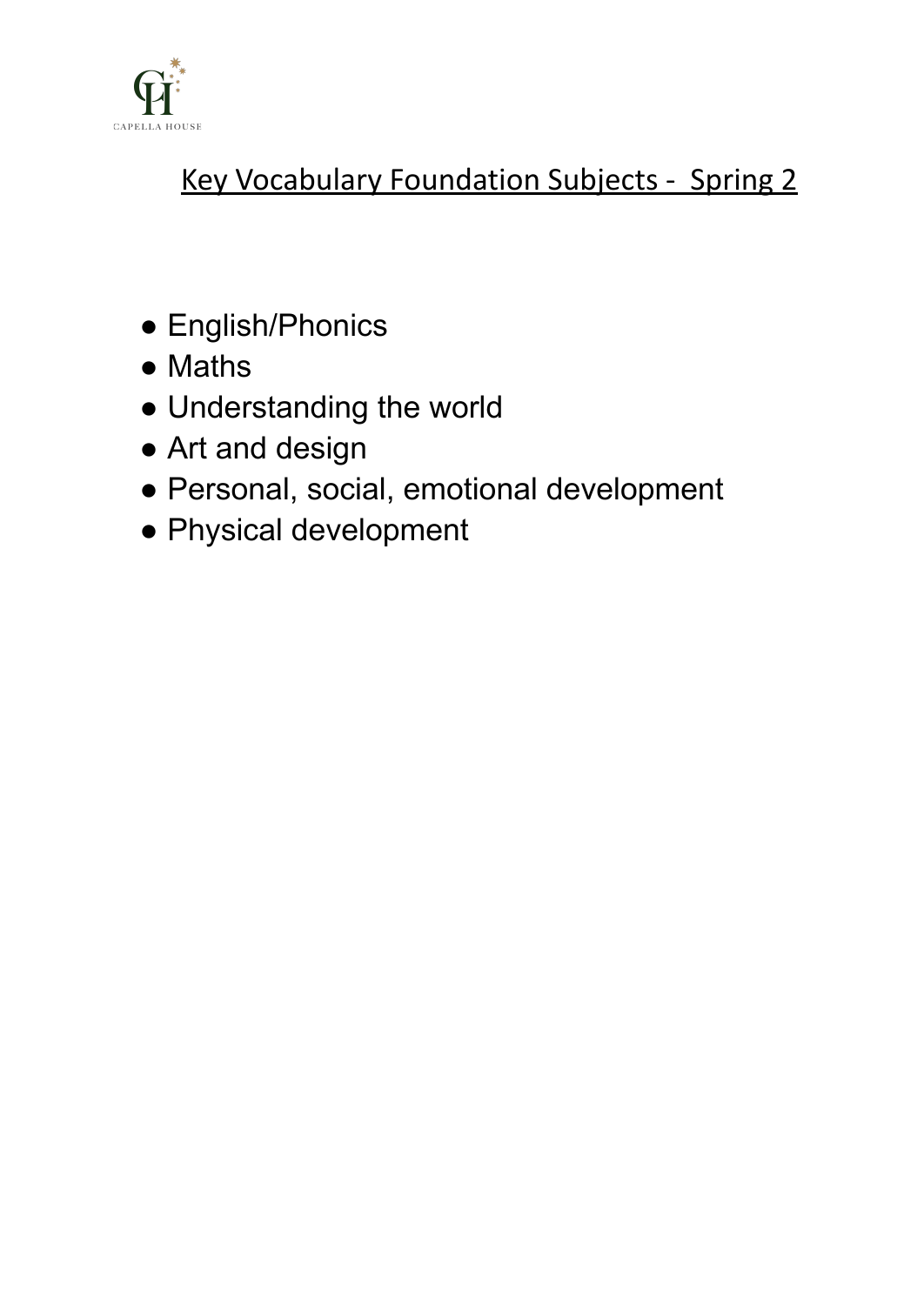

# Subject: English and Phonics

# **Subject: English and Phonics**

#### **Class: Stars Topic: Celebrations**

| Key word               | <b>Definition</b>                                                                                                                                              | <b>Visual</b> |
|------------------------|----------------------------------------------------------------------------------------------------------------------------------------------------------------|---------------|
| story                  | A description of events that a person<br>has made up or imagined, to be told for<br>other people's entertainment; I read my<br>children their favourite story. |               |
| sequence               | The way that things are arranged or the<br>order that they happen in; Put these<br>pages in sequence.                                                          |               |
| colourful<br>semantics | Sentence building and sentence<br>structure.                                                                                                                   | Who?<br>What? |
| word building          | Putting the sounds together to<br>make up a word.                                                                                                              | Abcd          |
| letter sound           | The sounds that each letter makes.                                                                                                                             | abc           |
| blending               | the act of blending sounds together.                                                                                                                           | Abcc          |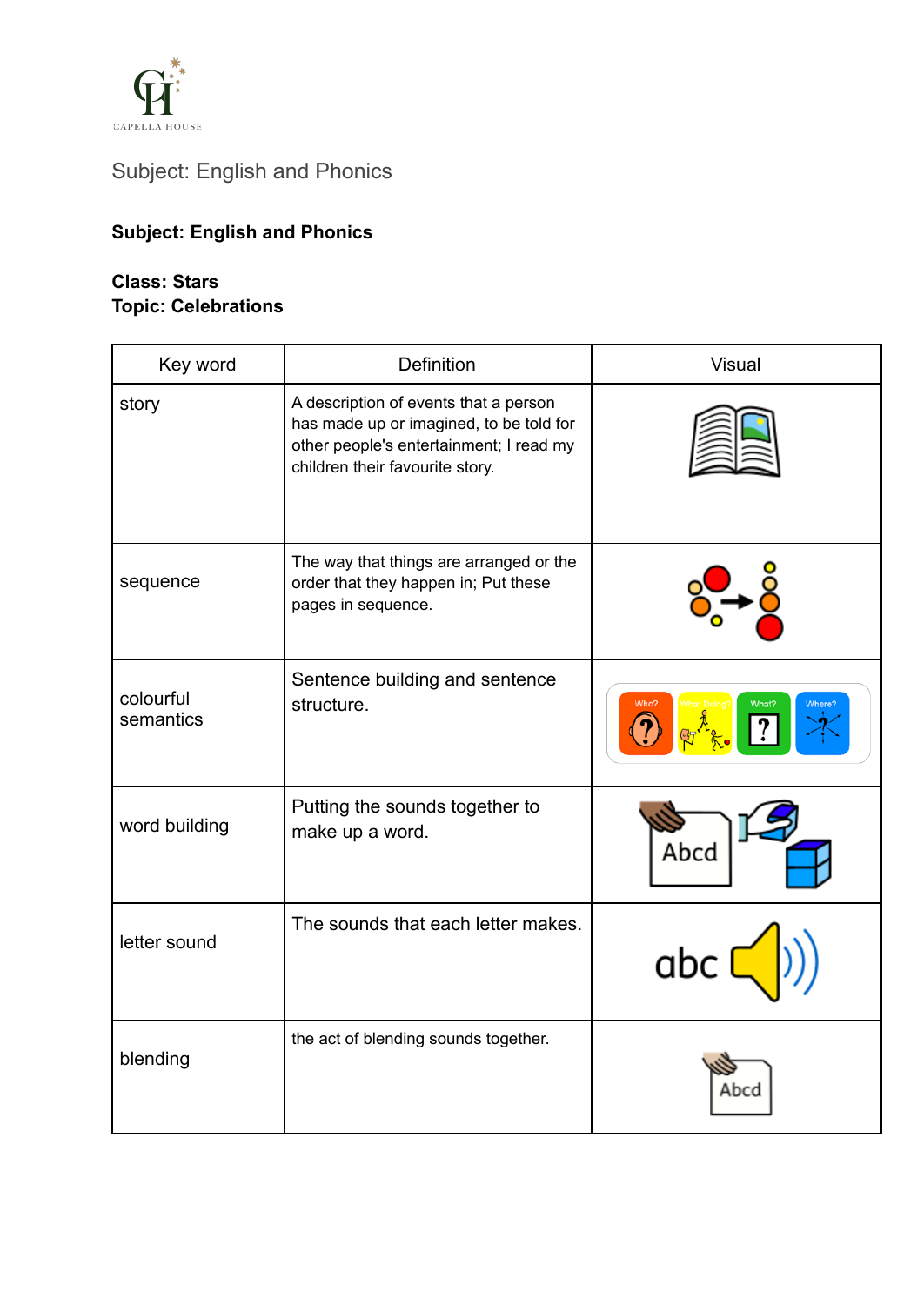

| fiction        | Imaginary things, especially literature;<br>She writes great fiction                                                             |  |
|----------------|----------------------------------------------------------------------------------------------------------------------------------|--|
| non-fiction    | Texts that are factual.                                                                                                          |  |
| fairy-tale     | a story about fairies; told to amuse<br>children                                                                                 |  |
| sentence       | A set of words that express something<br>in the form of a question or statement<br>etc.; This sentence has seven words in<br>it. |  |
| capital letter | one of the large alphabetic characters<br>used as the first letter in writing or<br>printing proper names                        |  |
| story map      | Sequencing a story into an order                                                                                                 |  |
| adjective      | An adjective describes a noun; The red<br>shoes; 'red' is the adjective.                                                         |  |

Subject: Maths

## **Class: Stars**

**Topic: growing 6, 7, 8 and building 9 and 10.**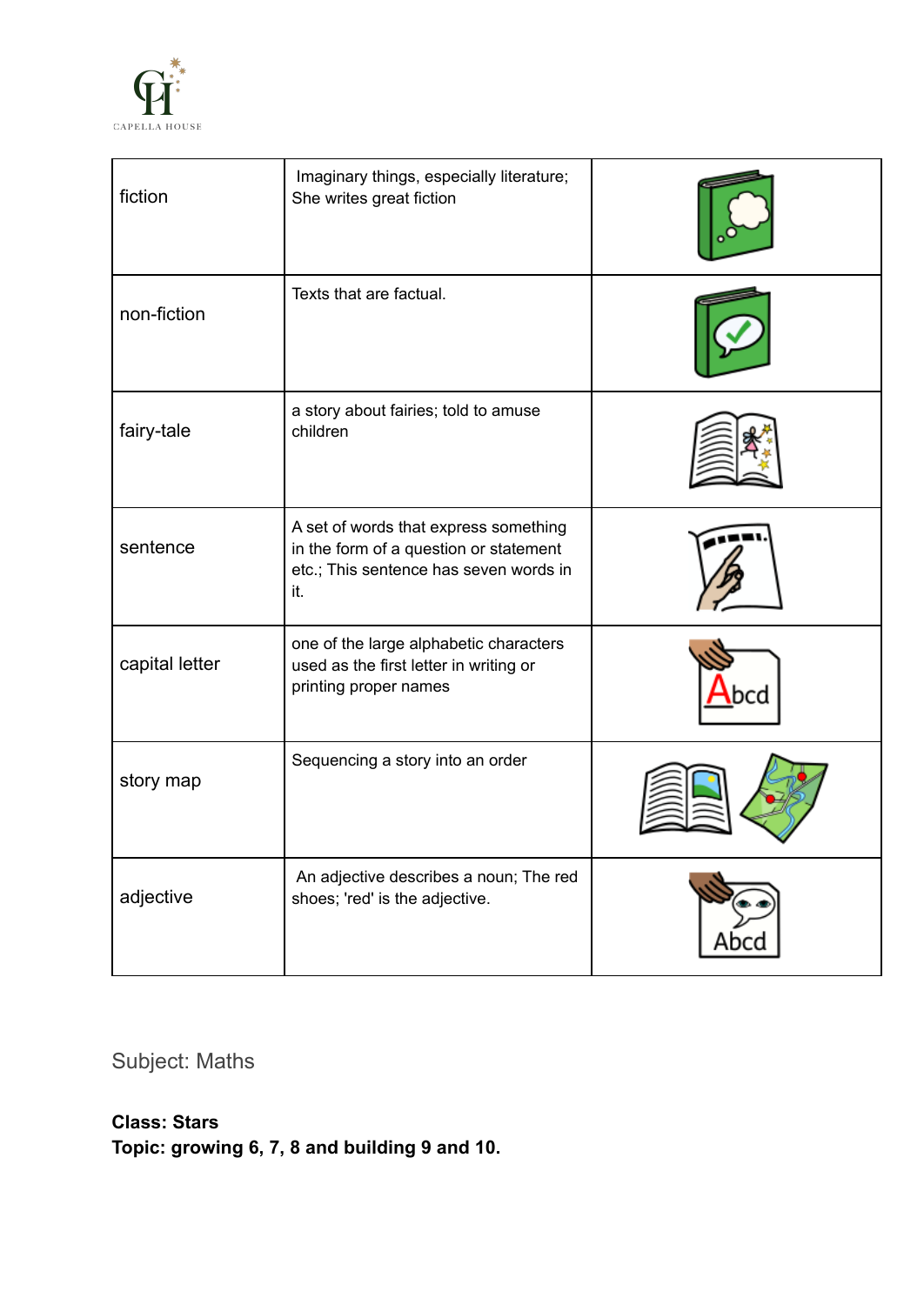

| Key word  | Definition                                                                                                | <b>Visual</b> |
|-----------|-----------------------------------------------------------------------------------------------------------|---------------|
| six       | The number 6, which sits<br>between 5 and 7; The hen laid<br>six eggs.                                    |               |
| seven     | The number 7, which sits<br>between 6 and 8; She is seven<br>years old.                                   |               |
| eight     | The number that comes<br>between seven and nine (8);<br>There were eight people at the<br>meeting.        |               |
| nine      | The number 9, which sits<br>between 8 and 10; She was<br>pregnant for nine months.                        |               |
| ten       | The number 10, which sits<br>between 9 and 11; Ten fingers.                                               |               |
| count     | A number of the amount of<br>something; The last count<br>showed her level to be high.                    |               |
| arrange   | put into a proper or systematic<br>order; "arrange the books on<br>the shelves in chronological<br>order" |               |
| represent | Show or mean something by<br>picture or symbol; The pictures<br>represent different ideas.                |               |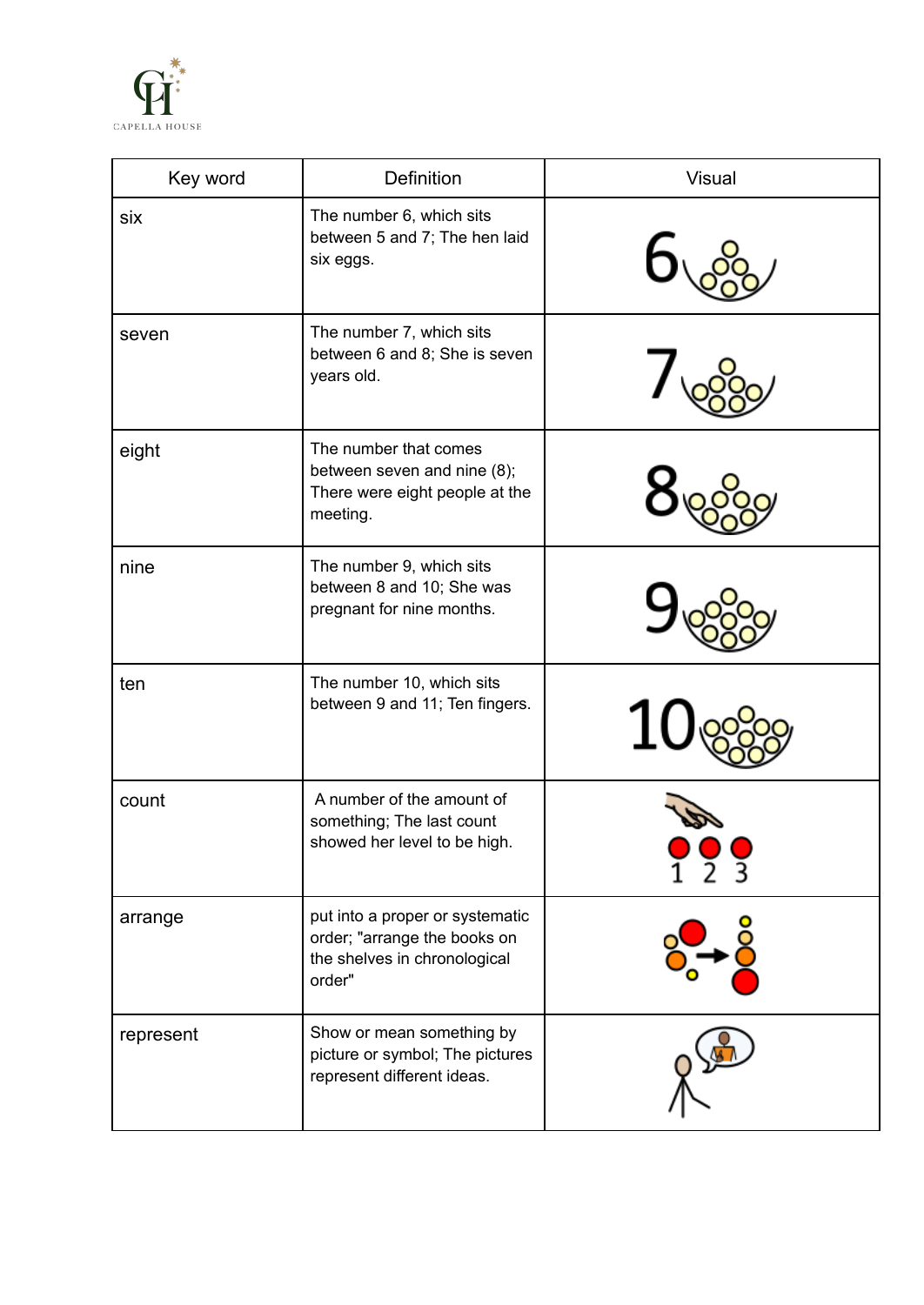

| pairs            | Two things that match; A pair<br>of socks.                                                                |  |
|------------------|-----------------------------------------------------------------------------------------------------------|--|
| odd              | Odd numbers are those such<br>as 1, 3 and 5 that cannot be<br>divided evenly by 2; Is 7 an<br>odd number? |  |
| even             | A number is even if it can be<br>divided by two; 16 is even<br>because 2 goes into it 8 times.            |  |
| matching         | being two identical                                                                                       |  |
| altogether       | In total; That will cost three<br>pounds altogether.                                                      |  |
| part-whole model | A representation of two<br>parts coming together to<br>make a whole                                       |  |
| tens frame       | A practical tool to show<br>representations of number                                                     |  |
| length           | The size of something from<br>one end to the other; The<br>length of the room.                            |  |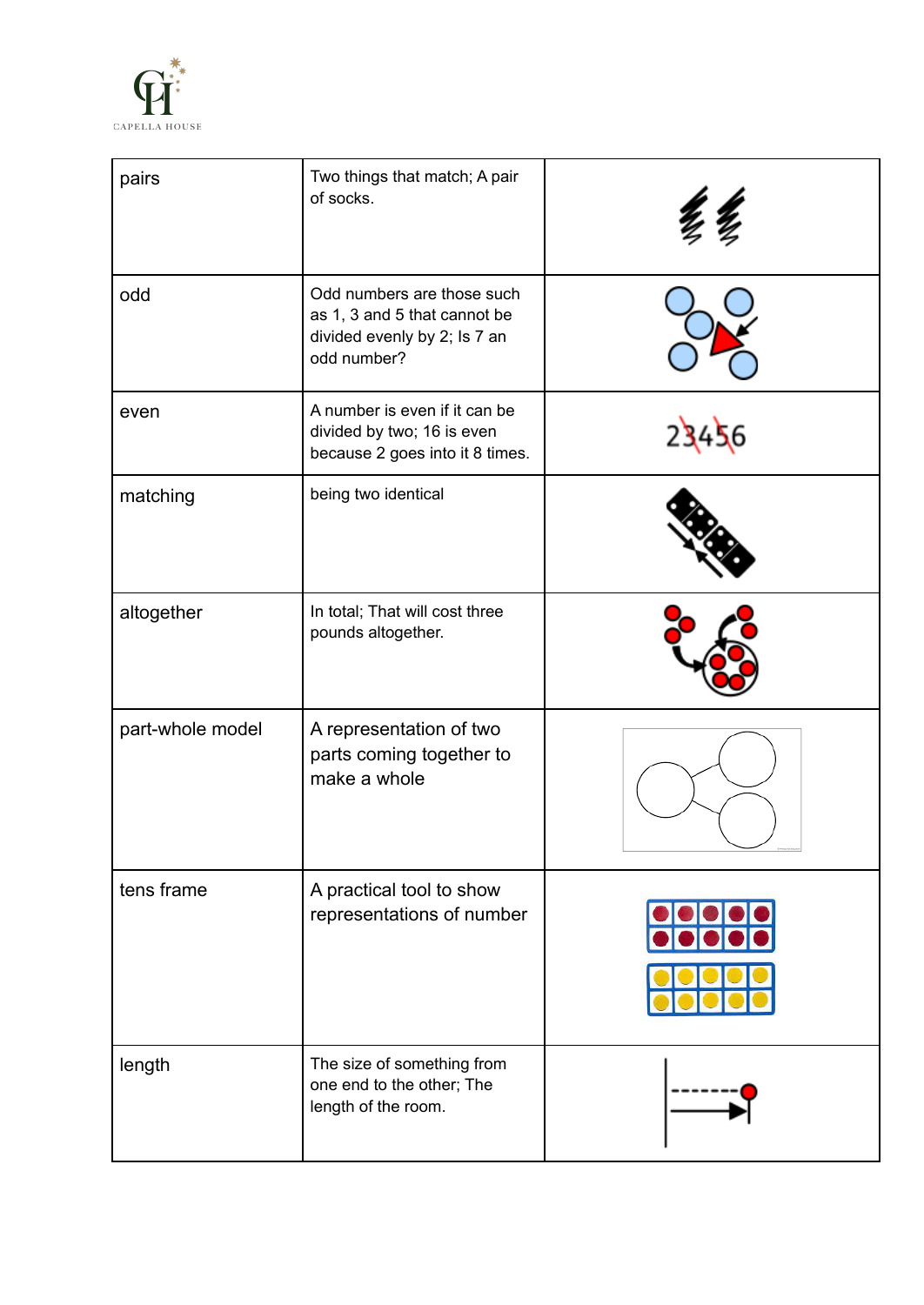

| height   | How tall someone or<br>something is; What height are<br>you?                                                                                                                                                                                     |  |
|----------|--------------------------------------------------------------------------------------------------------------------------------------------------------------------------------------------------------------------------------------------------|--|
| longer   | Covering a length or distance;<br>It was a long road to the city.                                                                                                                                                                                |  |
| shorter  | Small in distance or length                                                                                                                                                                                                                      |  |
| taller   | Used when talking about the<br>height of something; How tall is<br>it?                                                                                                                                                                           |  |
| wider    | Having a large distance from<br>one side to the other; It was a<br>wide corridor.                                                                                                                                                                |  |
| narrower | If something is narrow, it has a<br>short distance from one side to<br>the other; A narrow river.                                                                                                                                                |  |
| now      | At the present time; She is in<br>the bath now; I will leave now.                                                                                                                                                                                |  |
| before   | earlier in time; previously; "I<br>had known her before"; "as I<br>said before"; "he called me the<br>day before but your call had<br>come even earlier"; "her<br>parents had died four years<br>earlier"; "I mentioned that<br>problem earlier" |  |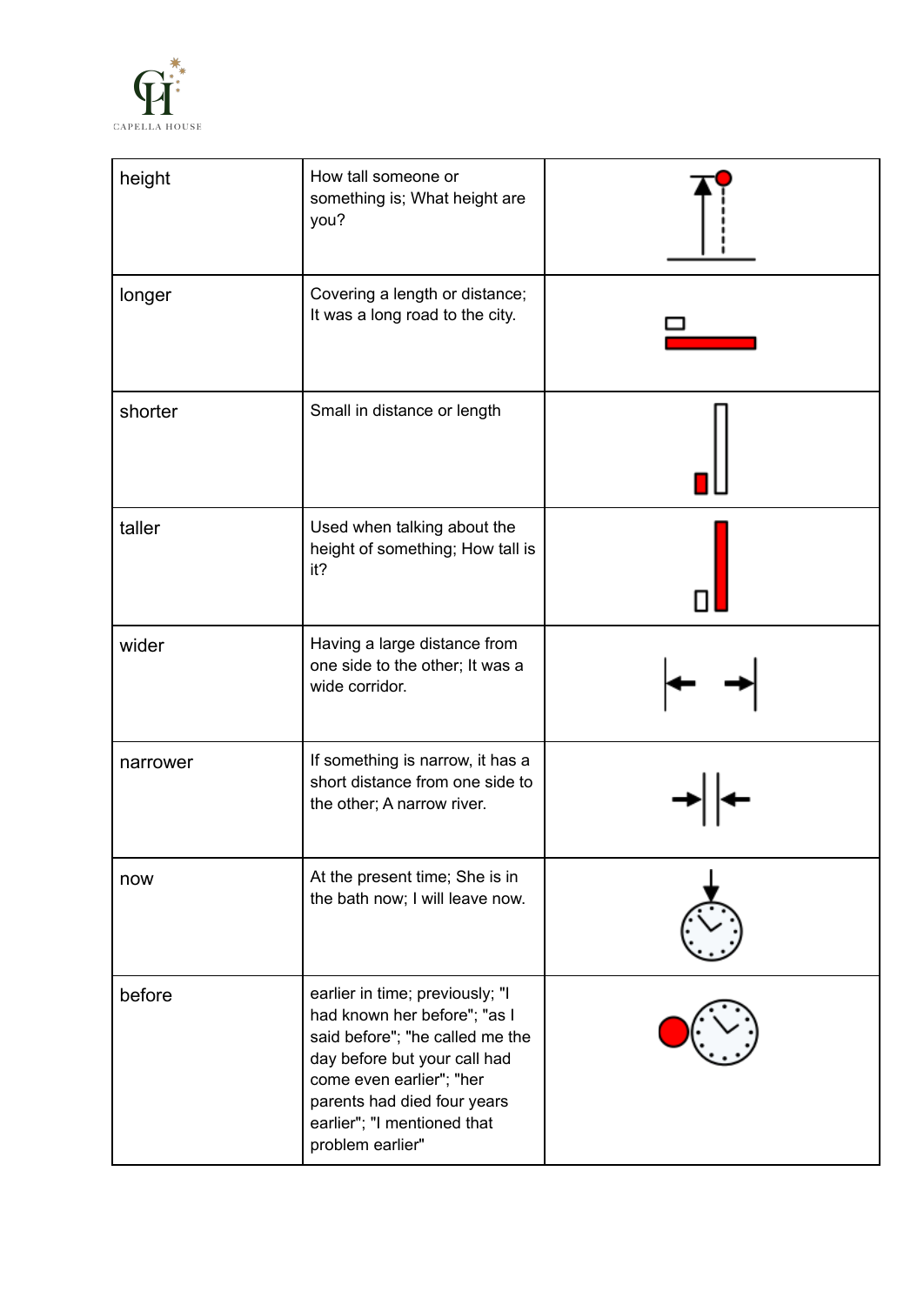

| later     | Used to talk about a time in the<br>future; We will go to the party<br>later.                                                                  |  |
|-----------|------------------------------------------------------------------------------------------------------------------------------------------------|--|
| soon      | As soon as' means that<br>something will happen just<br>after something else happens;<br>I will be there as soon as the<br>car starts working. |  |
| today     | The present period of time;<br>The world today.                                                                                                |  |
| yesterday | The day before today; I was<br>unwell yesterday.                                                                                               |  |

# Subject: Understanding the World

## **Class: Stars Topic: Fairy Tales**

| Key word | Definition                                                                                     | Visual |
|----------|------------------------------------------------------------------------------------------------|--------|
| planting | putting seeds or young plants<br>in the ground to grow; "the<br>planting of corn is hard work" |        |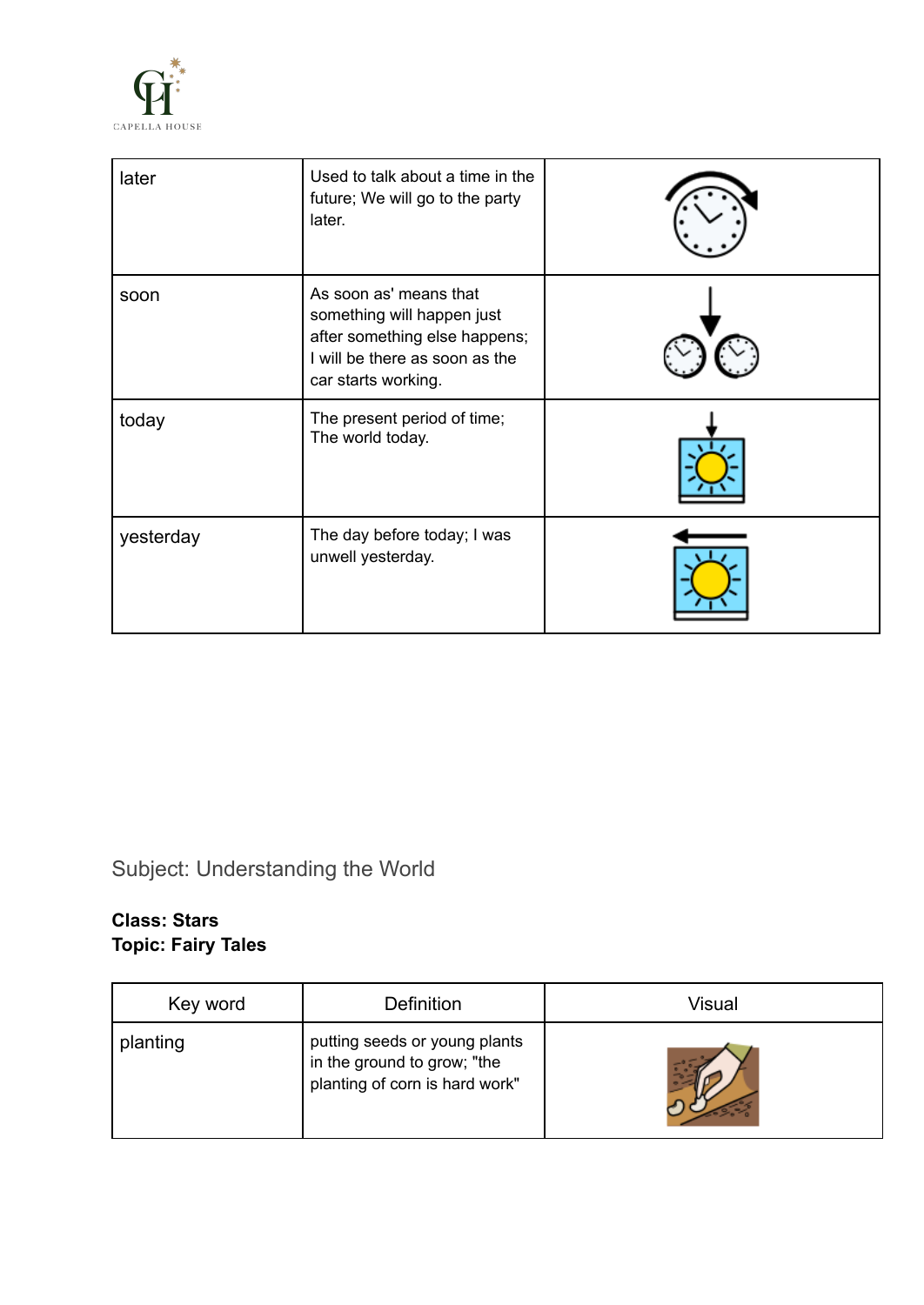

| beanstalk  | A type of plant                                                                                                                                  |  |
|------------|--------------------------------------------------------------------------------------------------------------------------------------------------|--|
| sunlight   | Light from the sun; She felt the<br>sunlight on her face.                                                                                        |  |
| air        | A mixture of gases around us<br>that we need to breathe in<br>order to live; There is not<br>enough air in this room, please<br>open a window.   |  |
| nutrients  | any substance (such as a<br>chemical element or inorganic<br>compound) that can be taken<br>in by a green plant and used in<br>organic synthesis |  |
| water      | A clear liquid that is essential<br>for all forms of life;                                                                                       |  |
| light      | Light is a form of energy that<br>comes mainly from the sun<br>and allows us to see clearly                                                      |  |
| dark       | When you talk about 'the dark',<br>you are talking about a place<br>with little light;                                                           |  |
| vegetables | A plant or part of a plant that<br>can be eaten                                                                                                  |  |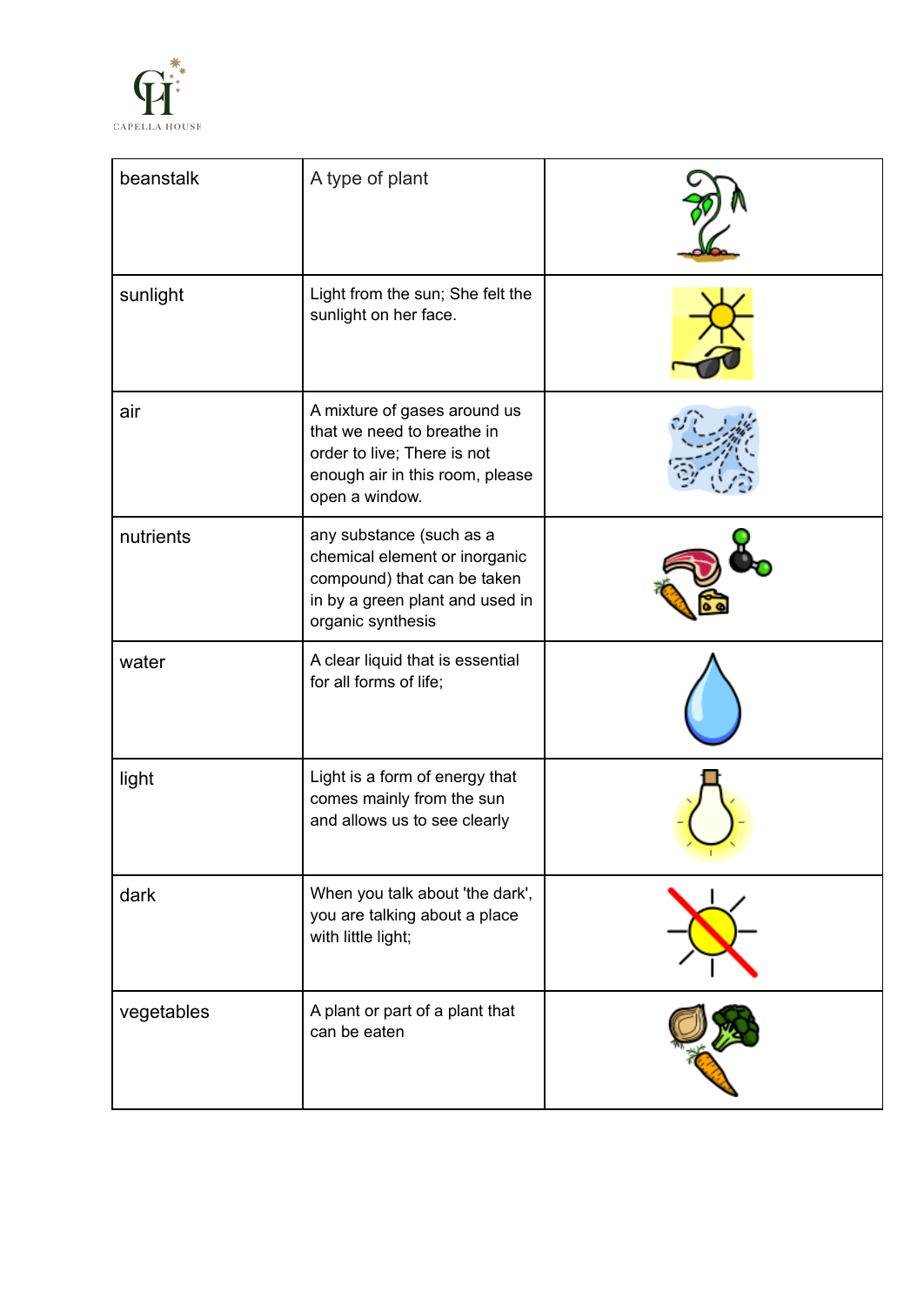

| woodland | land that is covered with trees<br>and shrubs                                                                                               |  |
|----------|---------------------------------------------------------------------------------------------------------------------------------------------|--|
| beach    | The part of land beside the sea<br>that is made of sand or small<br>stones; Let's take a walk along<br>the beach.                           |  |
| town     | A place with streets and<br>houses that is smaller than a<br>city but larger than a village;<br>She grew up in a town.                      |  |
| meadow   | a field where grass or alfalfa<br>are grown to be made into hay                                                                             |  |
| field    | A place where farmers can<br>grow crops or keep animals;<br>The cows lay in the field.                                                      |  |
| map      | A drawing of a part of the<br>earth's surface as seen from<br>above; We used a map to find<br>our way through the town.                     |  |
| journey  | The act of travelling; The<br>journey took us three hours.                                                                                  |  |
| bridge   | A structure built over a road or<br>river etc. that allows vehicles<br>and people to cross over it;<br>There is a bridge over this<br>road. |  |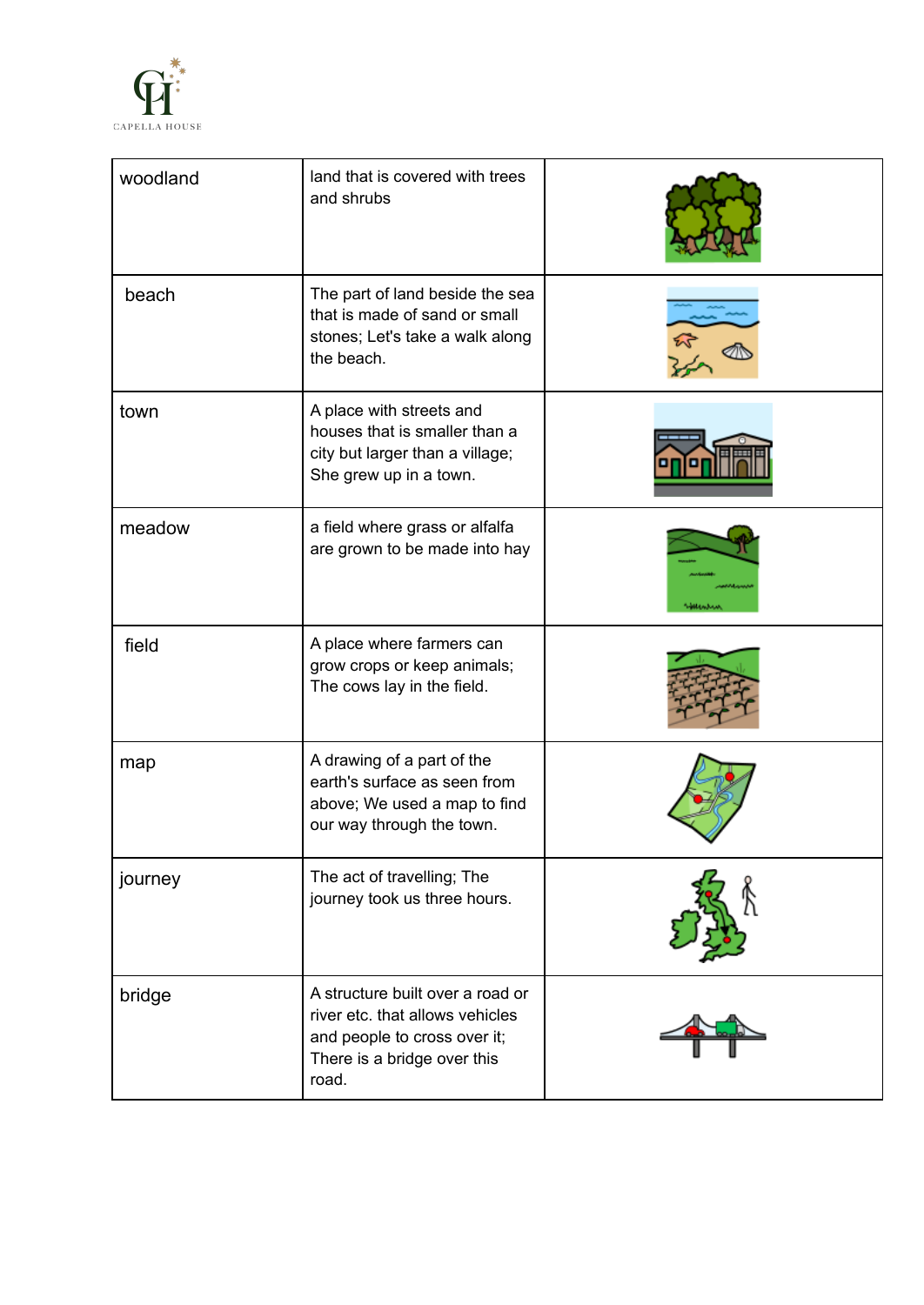

| materials | A thing needed for a particular<br>activity; She will need writing<br>materials for school.                |  |
|-----------|------------------------------------------------------------------------------------------------------------|--|
| strong    | Having much physical power;<br>She is very strong for her size.                                            |  |
| weak      | Likely to break because unable<br>to carry much weight; The<br>shelf is too weak to hold all the<br>books. |  |
| flexible  | Able to bend without breaking;<br>The gymnast was very flexible.                                           |  |

Subject: Art and Design

## **Class: Stars Topic: Fairytales**

| Key word     | Definition                                                                      | Visual |
|--------------|---------------------------------------------------------------------------------|--------|
| moving parts | in motion; "a constantly<br>moving crowd"; "the moving<br>parts of the machine" |        |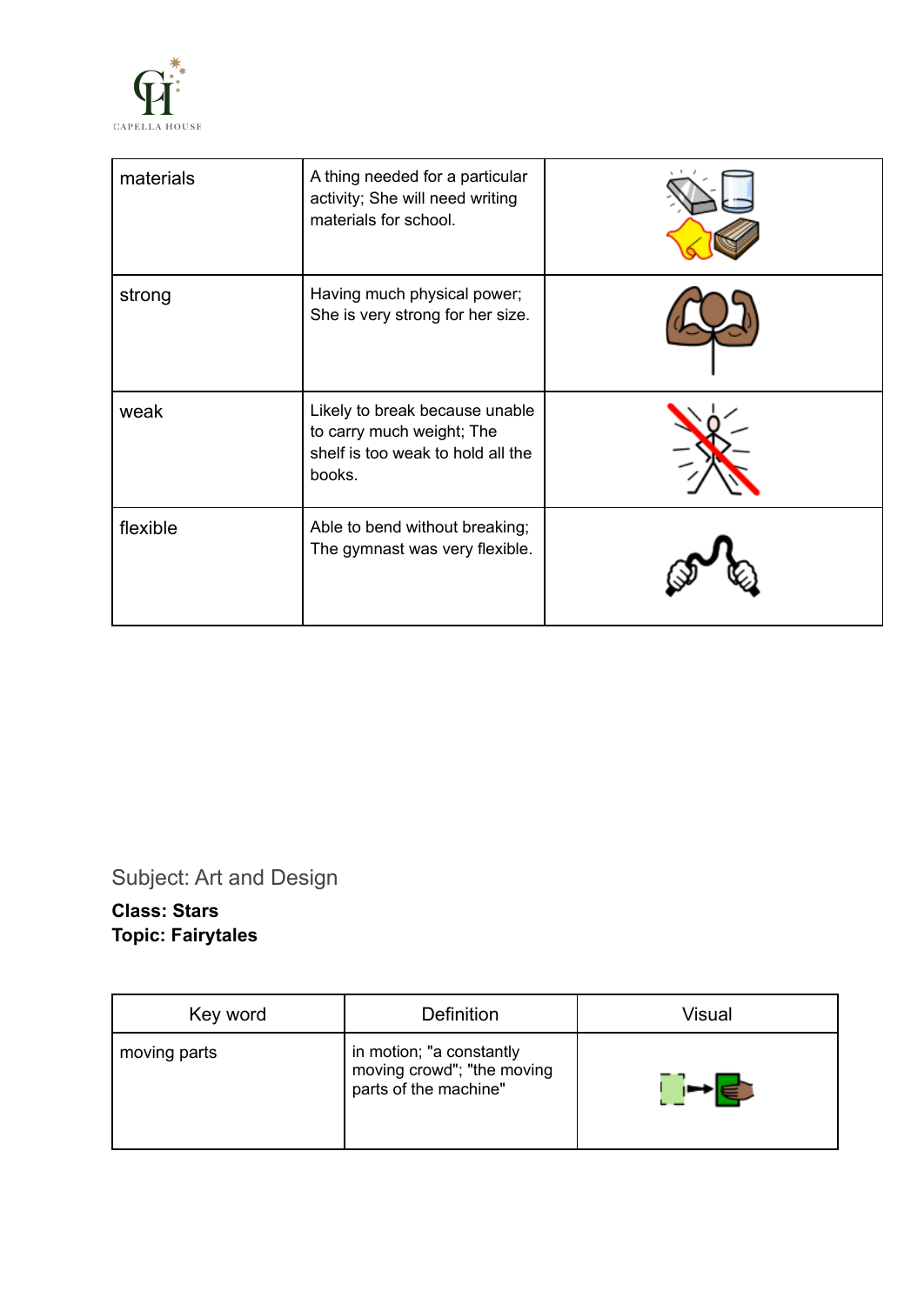

| printing     | A reproduction by applying<br>ink or paint to paper.                                                                                    |  |
|--------------|-----------------------------------------------------------------------------------------------------------------------------------------|--|
| pattern      | Shapes and colours etc. put<br>together in a regular way; A<br>pattern on her shirt.                                                    |  |
| construction | the act of constructing<br>something; "during the<br>construction we had to take a<br>detour"; "his hobby was the<br>building of boats" |  |
| sculpture    | A work of art made by<br>shaping a piece of wood or<br>stone etc.; An ice sculpture.                                                    |  |
| Collage      | a paste-up made by sticking<br>together pieces of paper or<br>photographs to form an<br>artistic image                                  |  |

Subject: Personal, social, emotional development.

#### **Class: Stars**

#### **Topic: Zones of Regulation and honesty and truthfulness**

| ' Key<br>word | .<br>$\sim$<br>+ه۱<br>tinition. | <br>הווחו!<br>้านa. |
|---------------|---------------------------------|---------------------|
|---------------|---------------------------------|---------------------|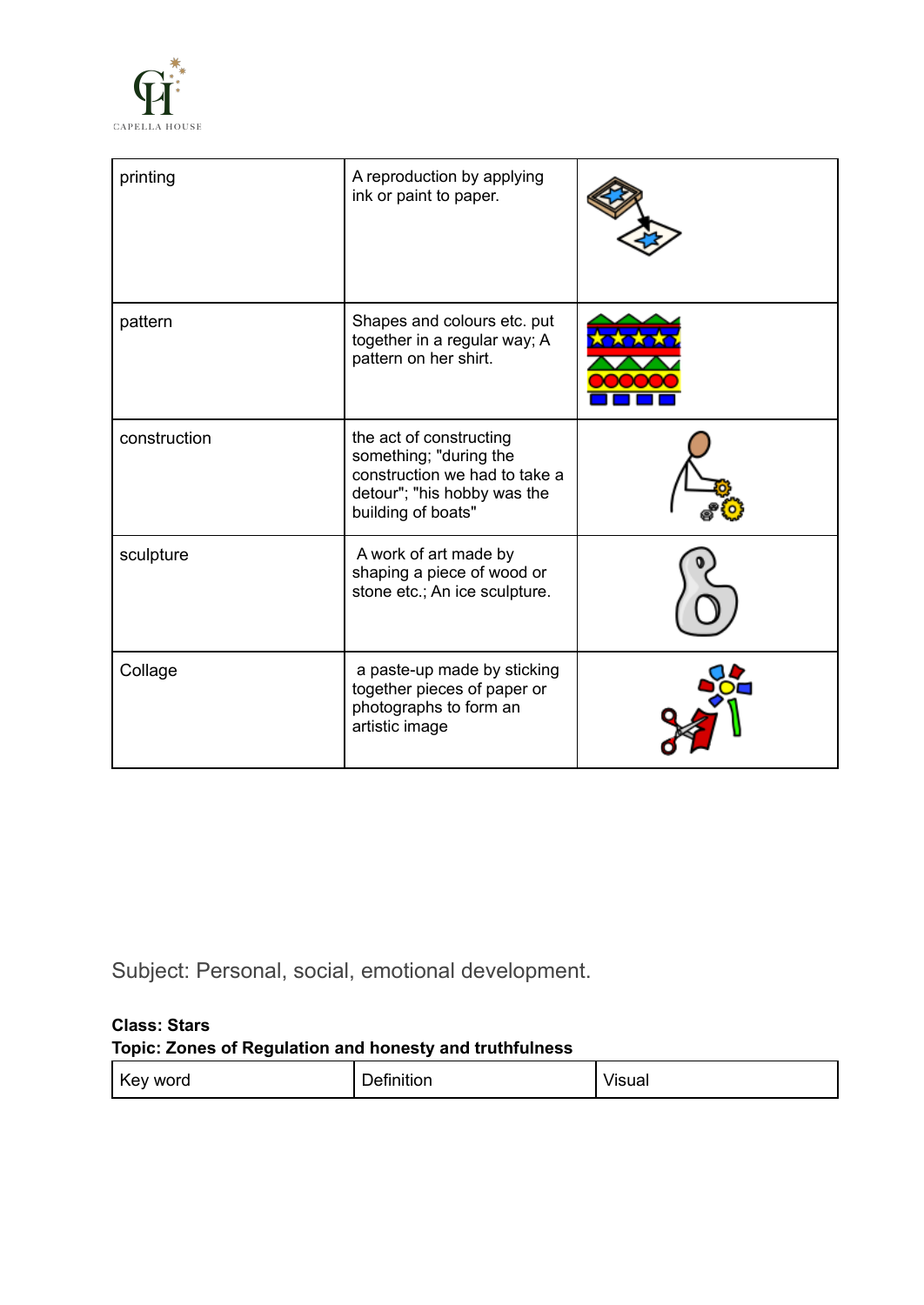

| Blue zone   | The Blue Zone is used to<br>describe low states of<br>alertness, such as when one<br>feels sad, tired, sick, or bored.                                                                                                                                                                                                               | <b>BLUE ZONE</b>   |
|-------------|--------------------------------------------------------------------------------------------------------------------------------------------------------------------------------------------------------------------------------------------------------------------------------------------------------------------------------------|--------------------|
| Green zone  | The Green Zone is used to<br>describe a calm state of<br>alertness. A person may be<br>described as happy, focused,<br>content, or ready to learn when<br>in the Green Zone. Being in<br>the Green Zone will help<br>students be successful in the<br>classroom.                                                                     | <b>GREEN ZONE</b>  |
| Yellow zone | The Yellow Zone is also used<br>to describe a heightened<br>state of alertness and<br>elevated emotions; however,<br>one has some control when<br>they are in the Yellow Zone. A<br>person may be experiencing<br>stress, frustration, anxiety,<br>excitement, silliness, the<br>wiggles, or nervousness when<br>in the Yellow Zone. | <b>YELLOW ZONE</b> |
| Red zone    | The Red Zone is used to<br>describe extremely<br>heightened states of<br>alertness and intense<br>emotions. A person may be<br>elated or experiencing anger,<br>rage, explosive behavior,<br>devastation, or terror when in<br>the Red Zone.                                                                                         | <b>RED ZONE</b>    |
| team-work   | Working together as part of a<br>group.                                                                                                                                                                                                                                                                                              |                    |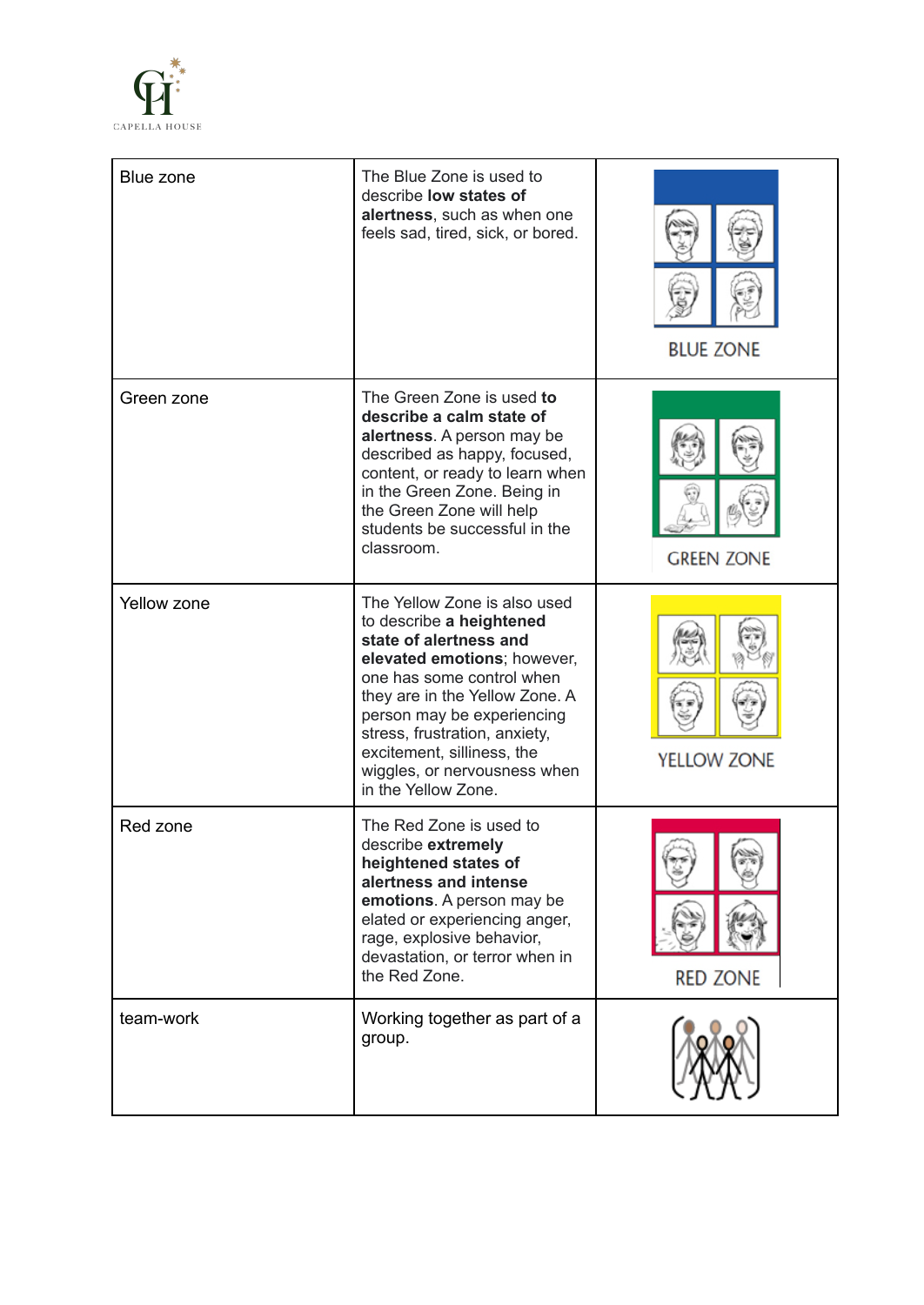

Subject: PE

#### **Class: Stars Topic: dance, fitness**

| Key word | Definition                                                                                                                    | <b>Visual</b>           |
|----------|-------------------------------------------------------------------------------------------------------------------------------|-------------------------|
| feelings | An emotion, a way that you<br>feel; She hated her feelings of<br>guilt.                                                       |                         |
| movement | The act of moving or being<br>moved from one place to<br>another; The movement of<br>products from one country to<br>another. |                         |
| posture  | the arrangement of the body<br>and its limbs; "he assumed an<br>attitude of surrender"                                        | Posture<br>Good<br>Poor |